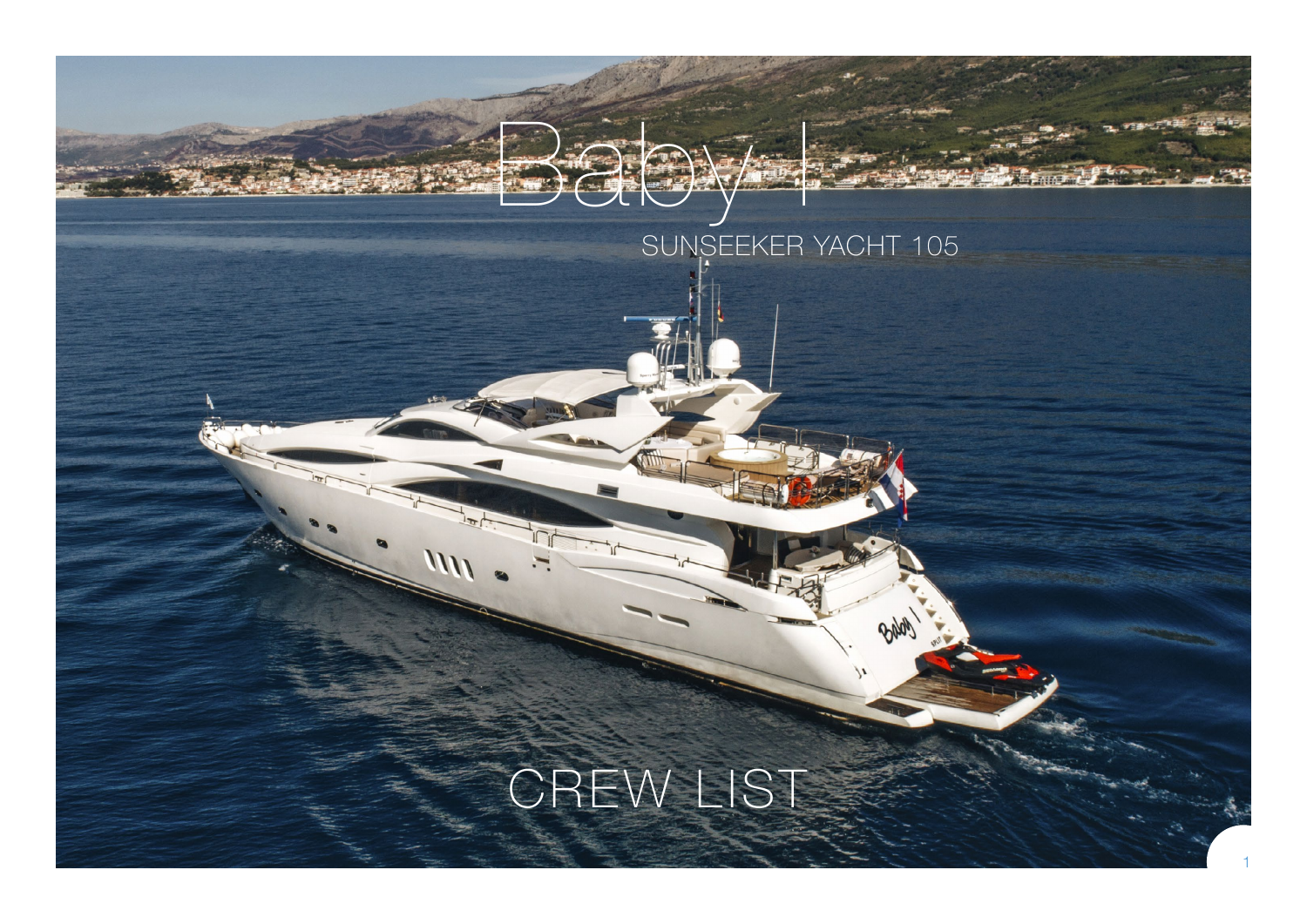# Kaby

### **CAPTAIN: VICKO RUIC**

The captain of Sunseeker 105 is Vicko Ruić. Vicko has been working in the yacht industry since completing his University Degree in Maritime Transport and by now his experience in sailing the seas exceeds 10 years. He started working in this branch as a deckhand and worked his way upto the captain of the M/Y "Alexandar" – a 62 feet motor yacht where he worked for two years – before takingupthepositionofthecaptainofthe64feetMotorYacht"LucijaiFilip". Followingthelatter, he accepted the position of the captain of the 64 feet Motor Yacht "Edward". During the mentioned period of time on the yachts, he also worked as the on-board technician. Vicko cruised much of the Mediterranean, including the territorial waters of Croatia, Slovenia, Italy, Greece, Montenegro, FranceandSpain. Hespentacertainperiodoftimeonsailingyachtstoo.Returningtohisoriginal passion – motor yachts, Vicko joined the M/Y "Csimbi" as captain in 2012. In 2015 he took captain position on M/Y Baby J. Vicko owns a Yacht Masters 500 GRT license, speaks Croatian (native language), English and German. He is also a qualified diver. His experience and willingness to acceptresponsibilityfortheultimatesafetyoftheguestsandcrewguaranteesthatyourBabyJ journey will be unforgettable. He likes to spend his leisure time playing the guitar, free climbing, hiking or exploring the caves.



#### **DAMIR CVITANOVIC**

Damir has ten years experience in yachting industry. Before he was working on bulk carriers arround world and now he is engeneer on M/Y Baby J. Damir comes from Solin, he is married and father of one. His hobby is arheology and technical science.

Damir speaks: English and basic Italian.

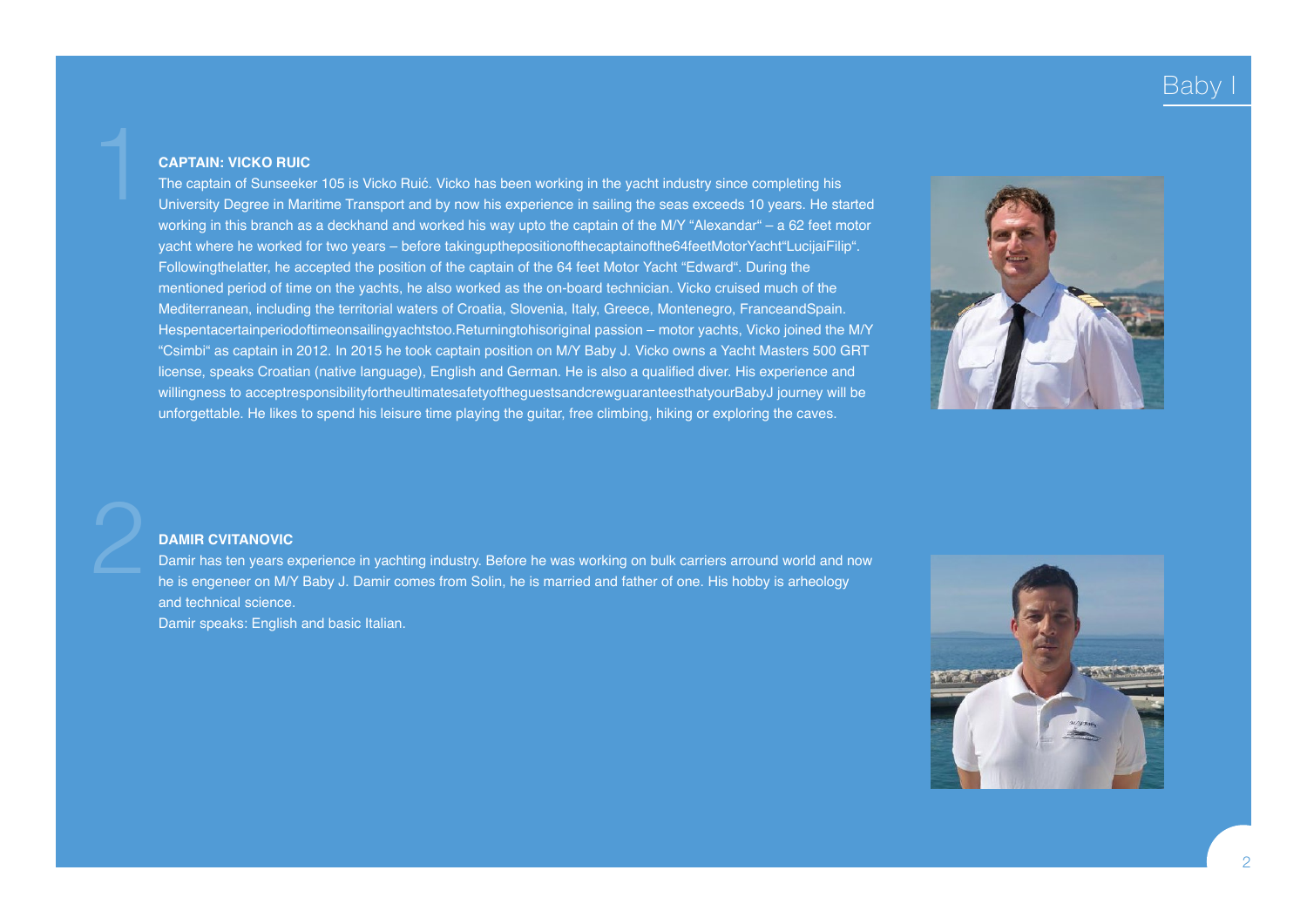## Baby

### **MARTINA BRCIC**

Marina is born Livno in Bosnia and Hercegovina, and last 13 years she lives in Croatia in Split. Marina has 3 years experience in yachting industry as stewardess. Before yachting she was working as store manager. Martina is very cheerful and positive person. She has barist certificate and she is excellent in preparing cocktails. Her passion is horse riding, she is also owner of one horse. Martina speaks : English.



#### **MARINO LONIC**

Marino is born in Bibinje and he has 20 years of experience on cruisers as chef. Last three years he works on yachts as chef. He joined M/Y Baby J in 2015.

He is our specialist for international and regional meals. All food are provided in local harbors for fresh culinary experience. He likes to say: "I realized in my early days that cooking isn't only a job. It is a passion. My wish is to provide an unforgettable dining experience for our guests in order to see you again in the close future." Marino speaks: English